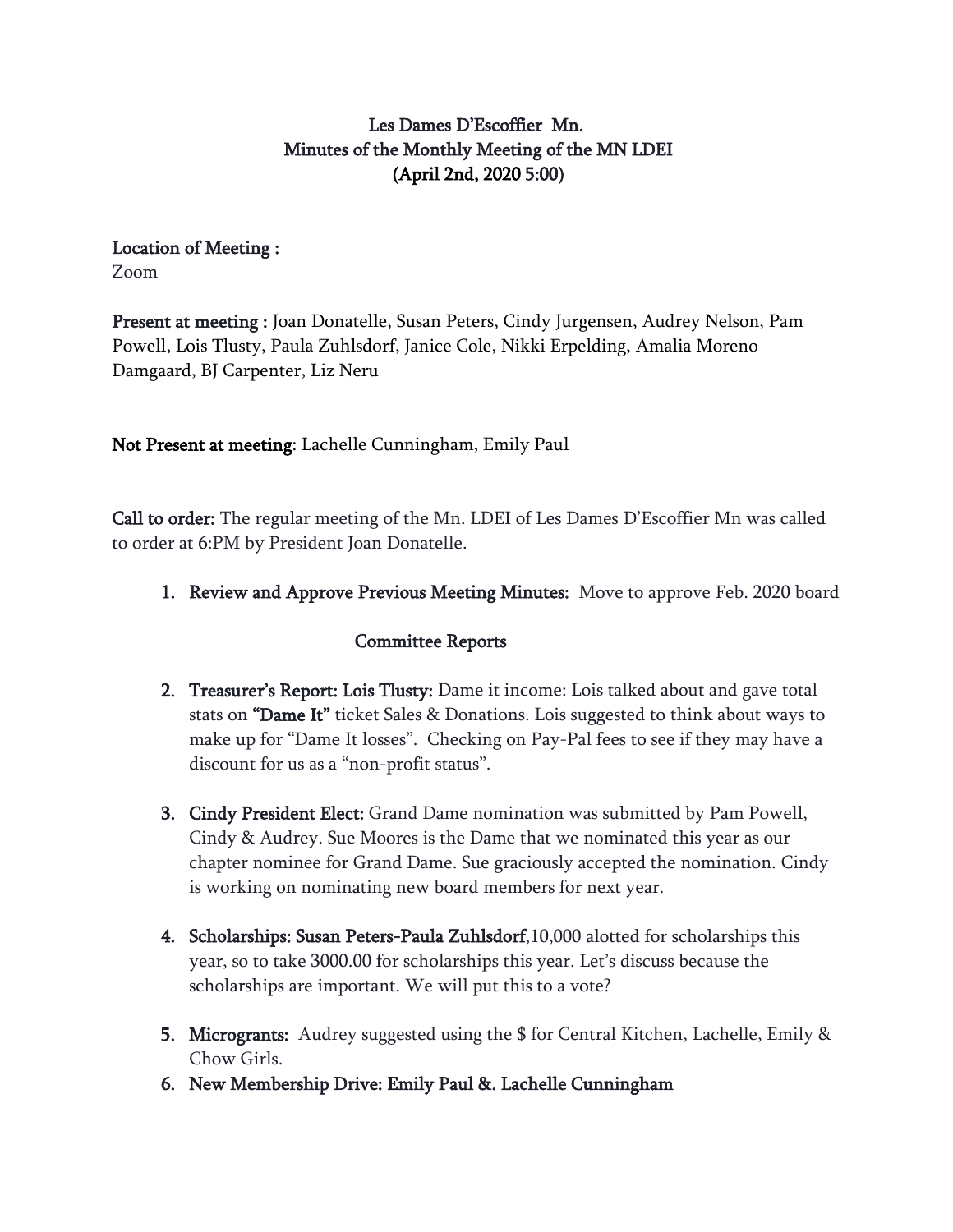Membership Event May  $13<sup>th</sup>$  on hold…perhaps by Fall? Joan spoke about the possibility of having a virtual membership meeting.

Emily suggested that we spend our time focusing our time and energy on. Some of our older members, volunteering to do errands for some of the members that we do have☺

Supporting the members we have now and to prioritize service within. \*(Joan will attach the email from Emily).

7. Service-Urban Roots: BJ Carpenter: Joan mentioned hearing from Patsy-

## 8. Events/Programs: Amalia Moreno-Damgaard & Liz Nerud

Two months of Virtual/Zoom Events w/ Julia Child, a lunch and learn event scheduled for May, June & July featuring women owned business vendors/farmers/owners from the Mill City Farmers Market.

#### 9. Fundraiser: Janice Cole

Janice re-emphasized decision made to cancel our 2020 Dame It. Figures from "Dame It" ticket donations, checks and pay pal donations will be submitted soon by Janice. Refunds?...

10. Newsletter: Nikki Erpelding: Nikki would like to add in video content w/newsletter. Perhaps some of us could add Interviews with local chefs, and maybe check in with area food businesses about re-opening? Nikki will be re-formatting submission of articles in google docs. Extra submissions could be filed on members only site or file and use as needed.

#### Old Business:

Amalia will cancel May membership event with Cambria.

Microphone: Liz joined $\odot$  Liz has connected with Metro sound and lighting, recommending a blue tooth cordless microphone and will submit pricing. Cindy and Liz discussed either the portable size or plugin with wheels? She will check into it. The budget for microphone set up \$550.00? Our budget was \$600.00, and to be charged to budget.

Nikki voting for wireless, Joan agrees- but suggesting that we wait on this decision making until we are all back to normal times…

**New Business:** Sue Peters and Amalia suggested pop ups in the Fall for events-Women owned farm in Princeton Mn. will open her farm for us. The Mung Market… Create more revenue for our chapter by coming up with some innovative new ideas?